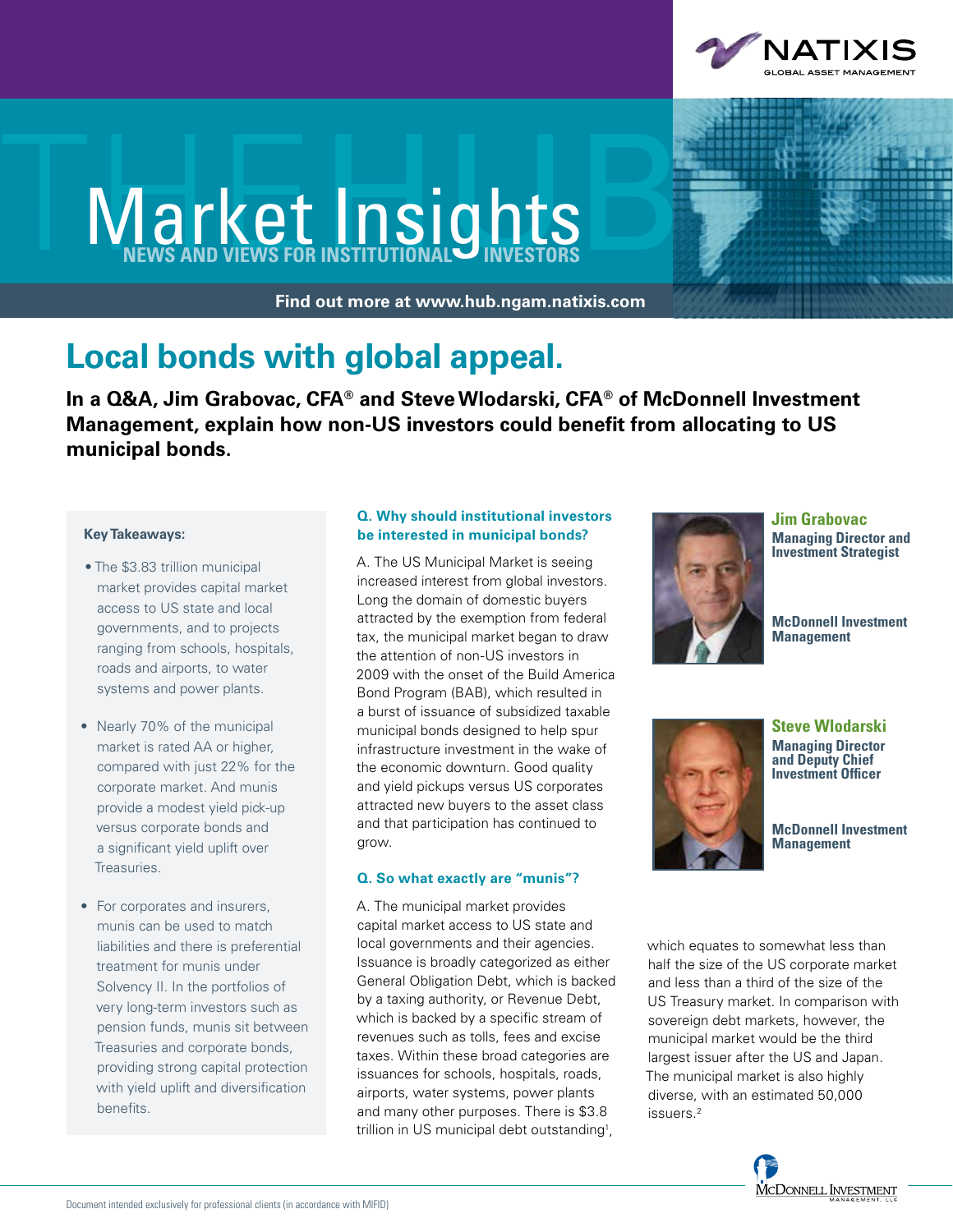## **Market Insights**

#### **Q. How risky are munis compared with corporate bonds?**

A. Credit quality across the municipal market is generally high in comparison to the corporate market. Using Bloomberg Barclays indices data as a proxy, nearly 70% of the municipal market is rated AA or higher, compared with just 22% for the corporate market. Meanwhile, only 7% of munis are rated BBB, compared with 44% of corporate issuance.3 In addition to high average quality, the municipal market also has a much lower historical default rate as well as a higher recovery rate in the event of default.4 This is not meant to suggest that the municipal market is devoid of credit problems; underfunded pensions and other long-term liabilities represent a significant fiscal challenge for many issuers, particularly those that were overleveraged heading into the credit crisis. But broadly speaking, the market has good fundamental credit quality, which has been bolstered by an eight-year economic recovery. There is some liquidity risk premium, as the market encompasses a large number of small issuers who come to market infrequently. Since the municipal market is dominated by higher rating categories compared to corporate bonds, we view liquidity risk as being low.

#### **Q. How do you pick munis for your portfolio?**

A. One of our strengths as a firm is having a research database which tracks about 6,500 individual municipal securities. In any given year, our analysts produce written reviews on over 500 names, which requires both deep credit research resources and cutting-edge credit technology. The analysts issue rating and momentum scores to each issue. The momentum score reflects if fundamentals are improving; we are typically looking to invest in issuers who are moving from a neutral or slightly negative momentum score to a positive score.

#### **Q. How granular is your research?**

A. The higher we perceive the risk, the more we research. Larger issuers release financials on a quarterly basis, but smaller issuers often require much greater scrutiny. For a hospital project, for example, we will look at whether financials are released on time; we examine the business model, the strategic plan, the business plan, its relative positioning in the market, its dependence on federal programs such as Medicare and Medicaid, and so on. We will follow up with conversations with CFOs if we think it's necessary.

### **Q. What experience do you have managing municipal bond portfolios?**

A. All our resources are focused on fixed Income; that's our business. Two-thirds of the assets we manage are munis. In terms of skills and organization, we're different in that our portfolio managers and research analysts work as an integrated team, whereas in many firms, research is seen as an inhouse ratings agency. We currently have 11 credit research analysts on staff, which is significant for our \$11bn in AuM. These analysts, many of whom have 20 or more years of experience, allow our process to be research-driven across credits, markets and portfolios. They also serve as the core of our strong risk

control culture and allow us to evaluate opportunities across the new issue market, which totaled \$445B in 20161 , the secondary market and the entire yield curve.

#### **Q. What yields can investors expect?**

A. The municipal liquidity give-up tends to result in a modest yield pick-up versus comparably-rated corporate bonds and a significant yield uplift over Treasuries in the long-term, as the chart below shows.<sup>5</sup> The level of return depends on the specific strategy. A boutique like McDonnell is uniquely positioned to exploit the trading inefficiencies of the market. We are large enough to have a significant market presence, but not so large as to limit our ability to be flexible and selective.

#### **Q. How attractive are munis to non-US investors?**

A. There is strong interest among US individuals because municipal interest income is usually exempt from federal taxes. But take-up by non-US investors in taxable issuance – which attracts higher yields - is increasing steadily. According to the Federal Reserve, non-US holders had accumulated \$90.4B of munis (as of Q1-2017), or 2.3% of outstanding issuance.6 This represents an increase of 25% from the end of 2010.

#### **YIELD CURVES AS OF 6/23/2017**



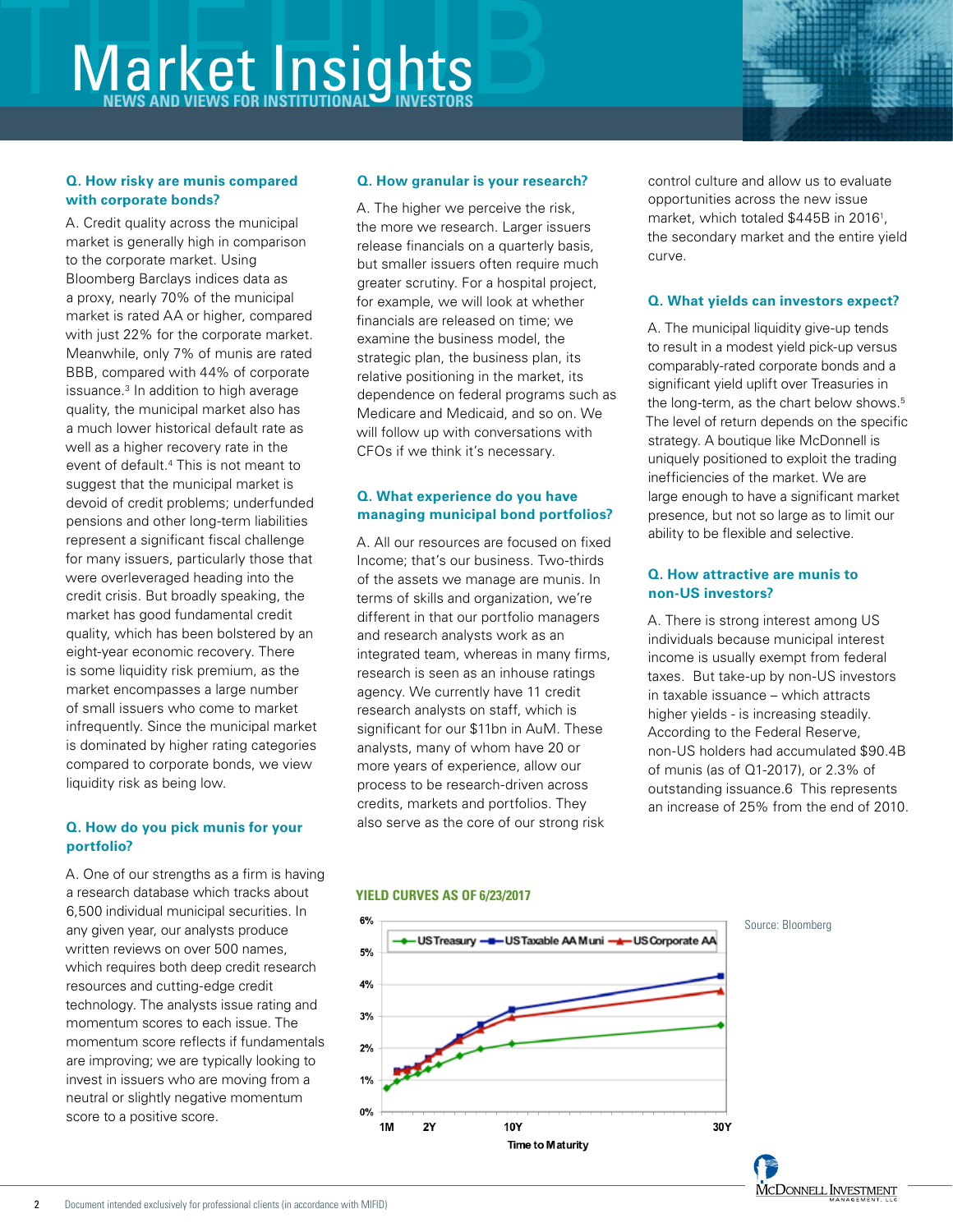### **Market Insights**

#### **Q. What kinds of investors should be interested in munis?**

A. For corporations and, in particular, insurers, munis are increasingly used to match liabilities. In contrast to most segments of the fixed-income market, municipal issuance is typically comprised of a combination of serial and term bonds, with maturities staggered from one to 30 years. As a consequence, investors are afforded opportunities to invest in the 10- to 20-year portion of the yield curve.

For property and casualty insurers, durations of around five years can be used to match medium-term liabilities. Meanwhile, life insurers require longer duration bonds. Given the fact that munis are used to finance US Infrastructure, many insurance companies use them as a diversification to their infrastructure investments.

In the portfolios of very long-term investors such as pension funds, munis sit somewhere between Treasuries and corporate bonds, providing strong capital protection with yield uplift and diversification benefits.

### **Q. Can you sum up the opportunity for investors?**

 A. The US municipal market is a pure credit market. Although the market possesses strong average quality, the divergence between individual issuers can be profound. While historical default experience is low in comparison with similarly-rated corporate bonds, chronic underfunding of long-term liabilities is a challenge for many state and local issuers. We believe that while good opportunities for global investors remain, prudent investment in munis begins by accessing a partner dedicated to investment in the sector, and with strong capabilities in fundamental credit, portfolio and market research.

- 1. http://www.sifma.org/research/statistics.aspx
- 2. http://www.msrb.org/msrb1/pdfs/MSRB-Muni-Facts.pdf
- 3. Bloomberg Barclays Indices
- 4. Moody's Investor Services: US Municipal Bond Defaults and Recoveries, 1970-2015, May 31, 2016
- 5. Bloomberg
- 6. https://www.federalreserve.gov/apps/fof/DisplayTable.aspx?t=l.212

The market outlook contained herein is prepared by McDonnell Investment Management, LLC ("McDonnell") for informational purposes only. The information set forth herein is neither investment advice nor legal advice. It is presented only to provide information on investment strategies and our view on market opportunities. The data used for this presentation was obtained from publicly available reports and may include, but are not limited to, some or all of the following: internally derived databases and information, third party research, issuerderived documents and news media reports. McDonnell believes the data to be reliable but does not make any representations as to its accuracy or completeness. References to specific securities and issuers are for illustrative purposes only and are not intended to be, and should not be interpreted as, recommendations to purchase or sell such securities. The views expressed by McDonnell are as of the date of publication of this piece, are based on current market conditions, may fluctuate and are subject to change without notice. McDonnell cannot assure that the type of investments discussed herein will outperform any other investment strategy in the future, nor can it guarantee that such investments will present the best or an attractive risk-adjusted investment in the future. Statements of future expectations, estimates, projections and other forward-looking statements are based upon available information and McDonnell's view as of the time of these statements. Accordingly, such statements are inherently speculative as they are based on assumptions that may involve known and unknown risk and uncertainties. Actual results, performance or events may differ materially from those expressed or implied in such statements. There are no assurances that any predicted results discussed herein will actually occur. Past performance is no guarantee of future results.

Content © 2017 McDonnell Investment Management, LLC